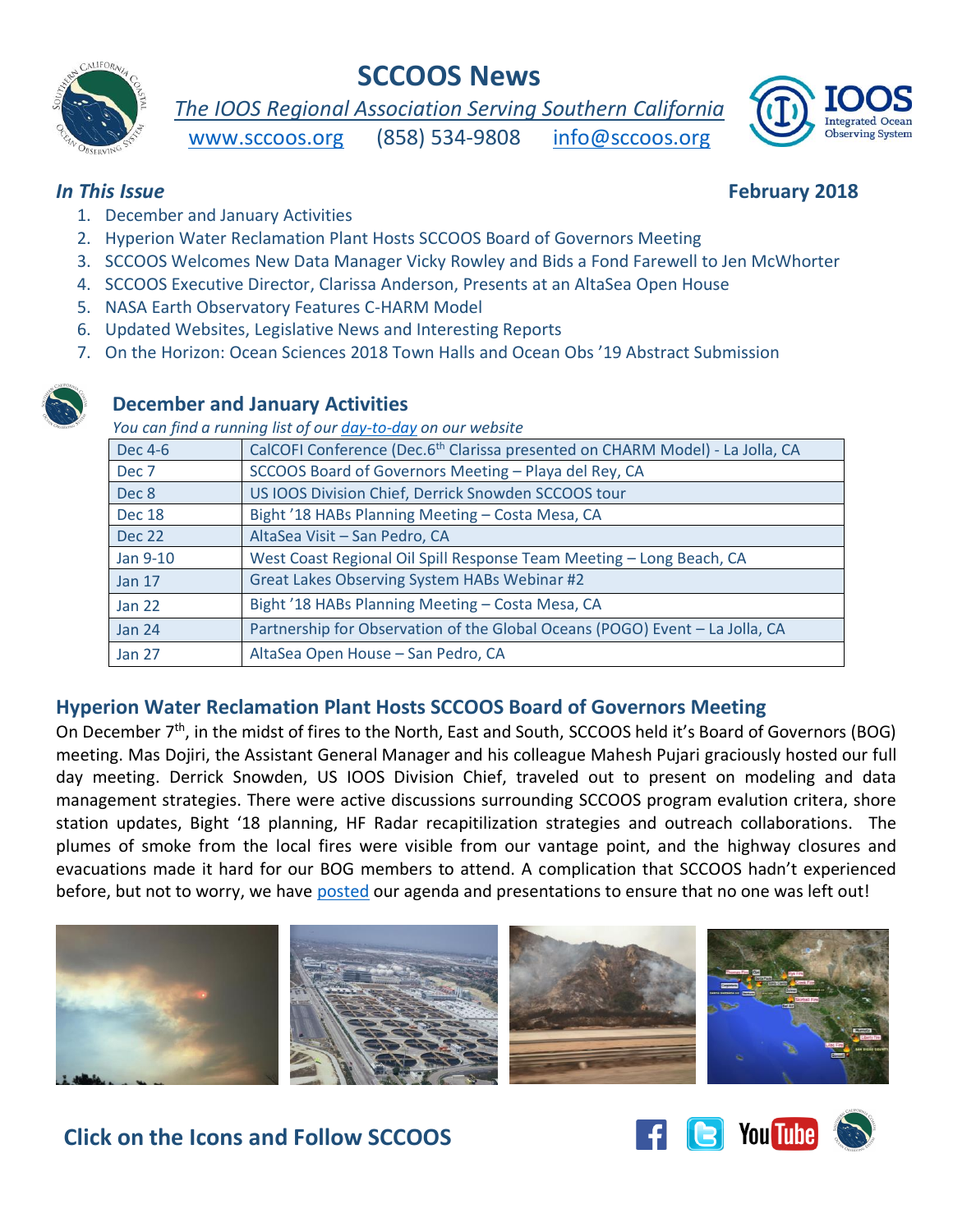### **SCCOOS Welcomes New Data Manager, Vicky Rowley and Bids a Fond Farewell to Jen McWhorter**

SCCOOS recently underwent some personnel changes. In December 2017, we hired a full-time data manager, Vicky Rowley. She has replaced Darren Wright, who had been our data management and communication lead since 2015. Vicky brings a background in systems administration, systems architecture and software development to SCCOOS. Including 15 years as an IT team lead at the University of California, San Diego.



Starting January 2018, SCCOOS Public Relations Coordinator, Jen McWhorter, is pursuing a joint PhD. She will be at the University of Exeter and the University of Queensland studying coral reef futures under climate change and ocean acidification on the Great Barrier Reef. Jen made herself invaluable to SCCOOS while she was here and will be sorely missed, and all of us are excited for what her future holds.

### **SCCOOS Executive Director, Clarissa Anderson, Presents at an AltaSea Open House**

On January 27<sup>th</sup> Clarissa Anderson traveled up to AltaSea at Berth 58 in San Pedro, where construction is underway to create a center to accelerate scientific collaboration, facilitate job creation and inspire the next generations for a more sustainable ocean. Clarissa's presentation focused on the applications of SCCOOS ocean observations and data and outreach collaborations with AltaSea.

Recently, SCCOOS and AltaSea signed a Memorandum of Understanding [\(MOU\)](http://sccoos.org/media/filer_public/49/24/4924deec-d690-4874-b011-47f66372830b/altasea_sccoos_mou_signed_12617.pdf), which allowed for the installation of a touch screen display. This outreach tool presents real-time oceanographic data that compels the public to explore the geological, physical, and biological attributes of San Pedro and provides up-to-theminute information on local beach conditions.





**Click on the Icons and Follow SCCOOS**